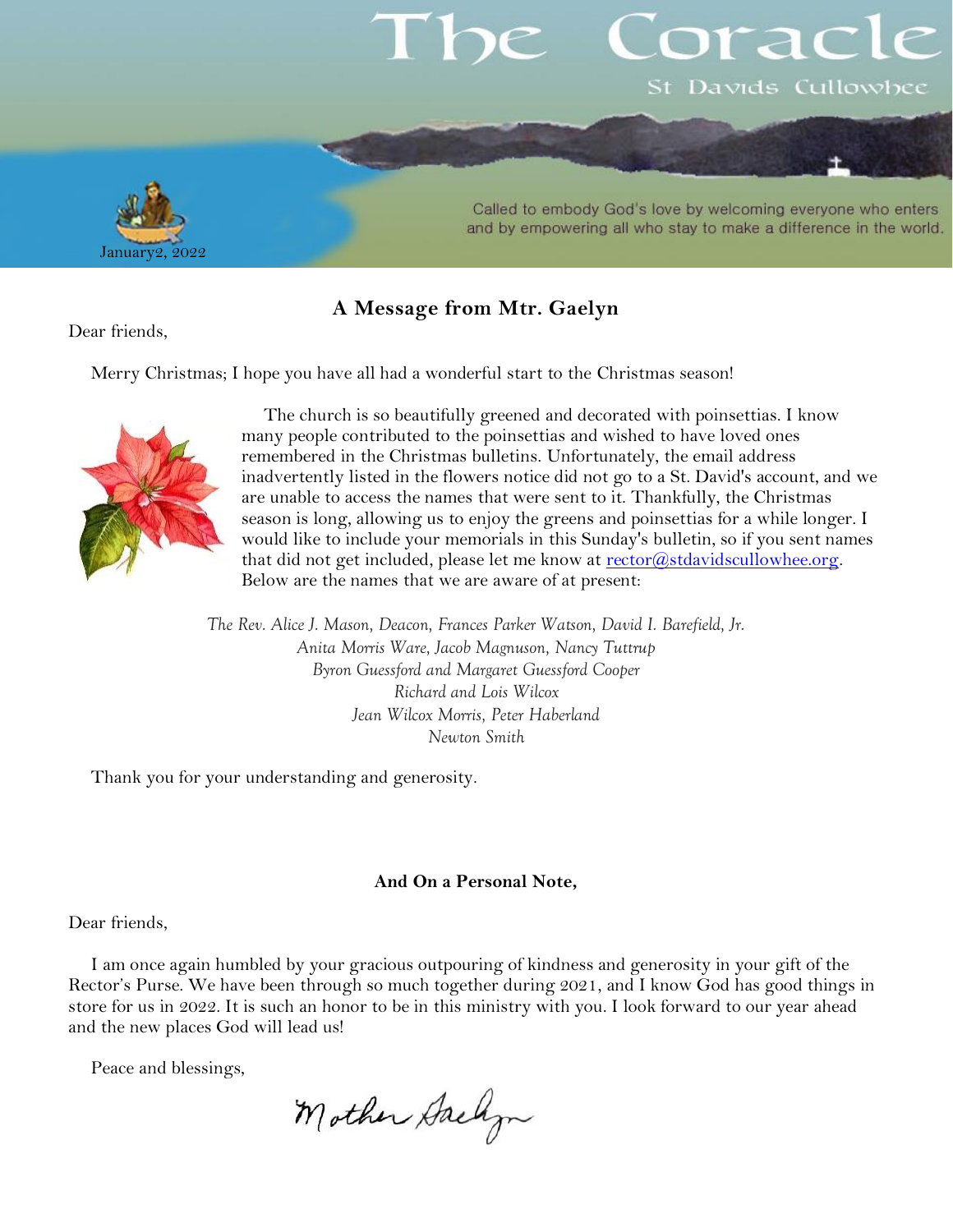## **Epiphany Blessings!**

Did you know that the season of Epiphany is the traditional season for services of Home Blessings? According to the Book of Occasional Services, "it is customary to invite the parish priest to the homes of parishioners on the Feast of the Epiphany or during the week following; this blessing may be used. "Peace be to this house, and all who dwell in it." The service can continue throughout the house with a blessing in each room and end with a service of Holy Communion. The service can include various readings from Scripture and even hymns if wanted. This could be a great opportunity to gather with family or friends to share in both fellowship and worship in your own home. There are many options, and the service can be customized as you may wish. If you are interested in having a Home Blessing this Epiphany, please contact Mother Gaelyn by email, phone, or text. [rector@stdavidscullowhee.org](mailto:rector@stdavidscullowhee.org) or  $(828)331-1427$ .



## **Parish News & Notes**

**Birthdays** Jan 1 **Dottie Brunette, Hank Sharp**

**Anniversary** Jan 4 **Jane & Andy Coburn**

Prayers for the Yanik family; All four of them, Paul, Wesley, Barrett, and Owen have Covid with varying symptoms and are quarantined together at home.

Here is a photo of Paul and Melba Cooper enjoying a malt soda at a favorite place in Nashville, TN. They recently celebrated their 51st wedding anniversary.



And this from Margot and Tom Wilcox: "As if we hadn't had sufficient blessings this lovely season with all our family with us, we celebrated our  $61^{st}$  wedding anniversary on December  $27^{th}$ –yet one more gourmet meal at the hands of our talented off-spring! And thanks to Herb for thinking to take this picture."

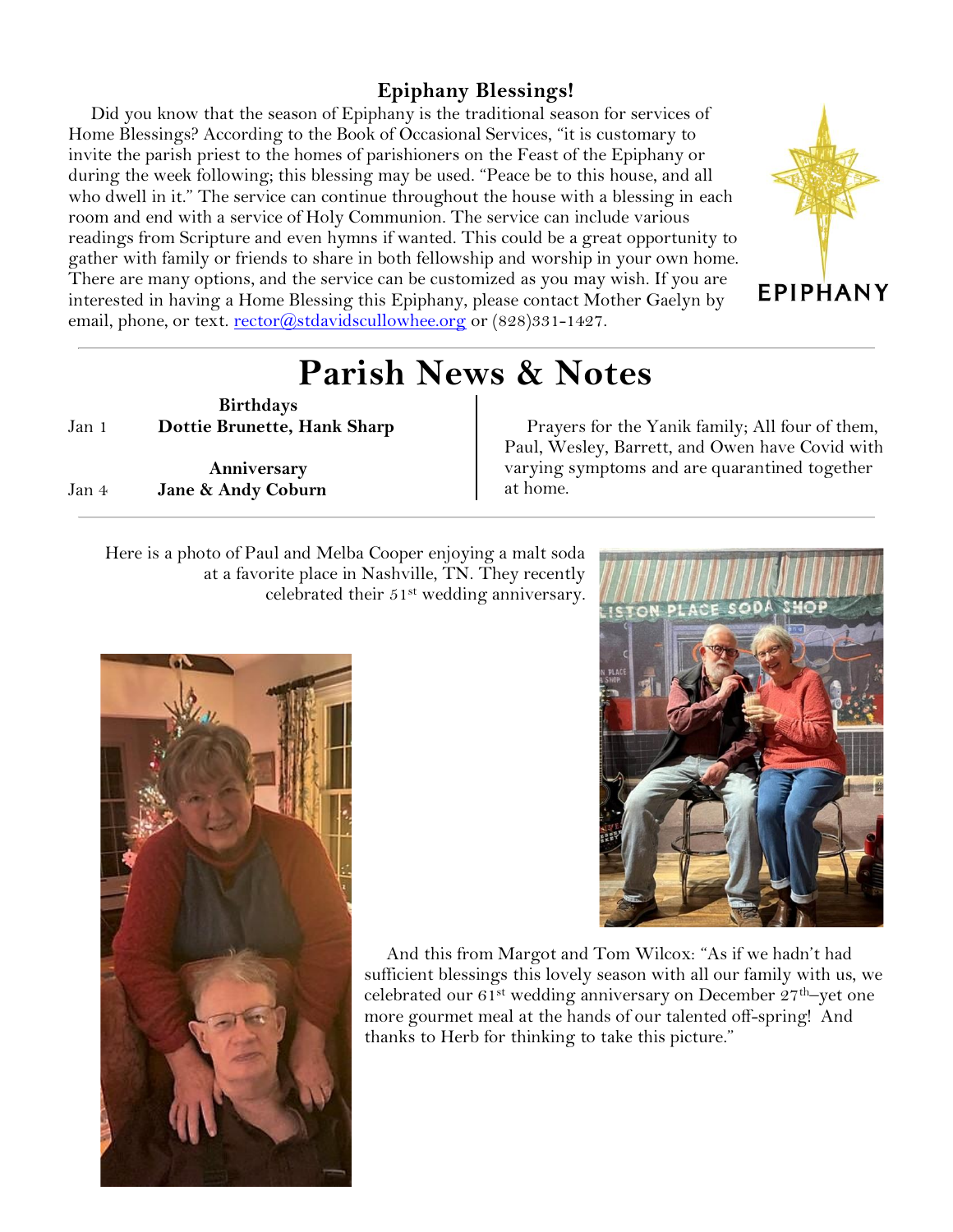

#### **And More from the Wilcoxes**

Tom & Margot were blessed with family visits for Christmas and the holidays. Our two older sons Richard and wife Jen came from Utah and Stephen and Anne and daughters Katherine & Naia from California. Chris and Herb are missing from the photo because they had to work that day. Thanks to June Smith who had dropped in to see everyone for taking this picture.

#### **Lake Logan Events <https://www.lakelogan.org/events/>**

| Cold Mountain Music Festival | June 4, 2022         |
|------------------------------|----------------------|
| Camp Henry                   | Starts June 12, 2022 |
| <b>Family Camp</b>           | June 16-19, 2022     |

#### **Beware of Scammers!**

Please know that no member of the St. David's clergy or staff will ever contact the parish via email or text requesting money or gift cards! Please do not respond to or forward suspicious emails, and never give out your personal information to anyone over the internet or through email.

**Beans & Rice**

Donations of rice and beans may be left in the large containers behind the front doors of the church to be distributed to Vecinos and families.



A sincere thank you from the editor for your submissions! News items and especially photos are always welcome. Let us know what you are up to or anything of interest to your parish friends. Send items to [Maggie Bowles.](mailto:magbowles@gmail.com)

| HAPPENING AT ST. DAVID'S                                                     |  |
|------------------------------------------------------------------------------|--|
| <b>SUNDAYS</b>                                                               |  |
| 11:00 IN-PERSON AND FACEBOOK LIVE HOLY EUCHARIST                             |  |
| <b>RECTOR IN OFFICE</b>                                                      |  |
| WEDNESDAYS 7-8 PM EPISCOPAL CAMPUS MINISTRY AT WESTERN 9 (ECU@WCU) MEETS FOR |  |
| COCOA, CONVO, AND COMPLINE-ALL STUDENTS ARE WELCOME                          |  |
| MONDAYS AND WEDNESDAYS                                                       |  |
| <b>RECTOR IN OFFICE</b>                                                      |  |
| WEDNESDAYS NOON-5 PM                                                         |  |
| PARISH ADMINISTRATOR IN OFFICE                                               |  |